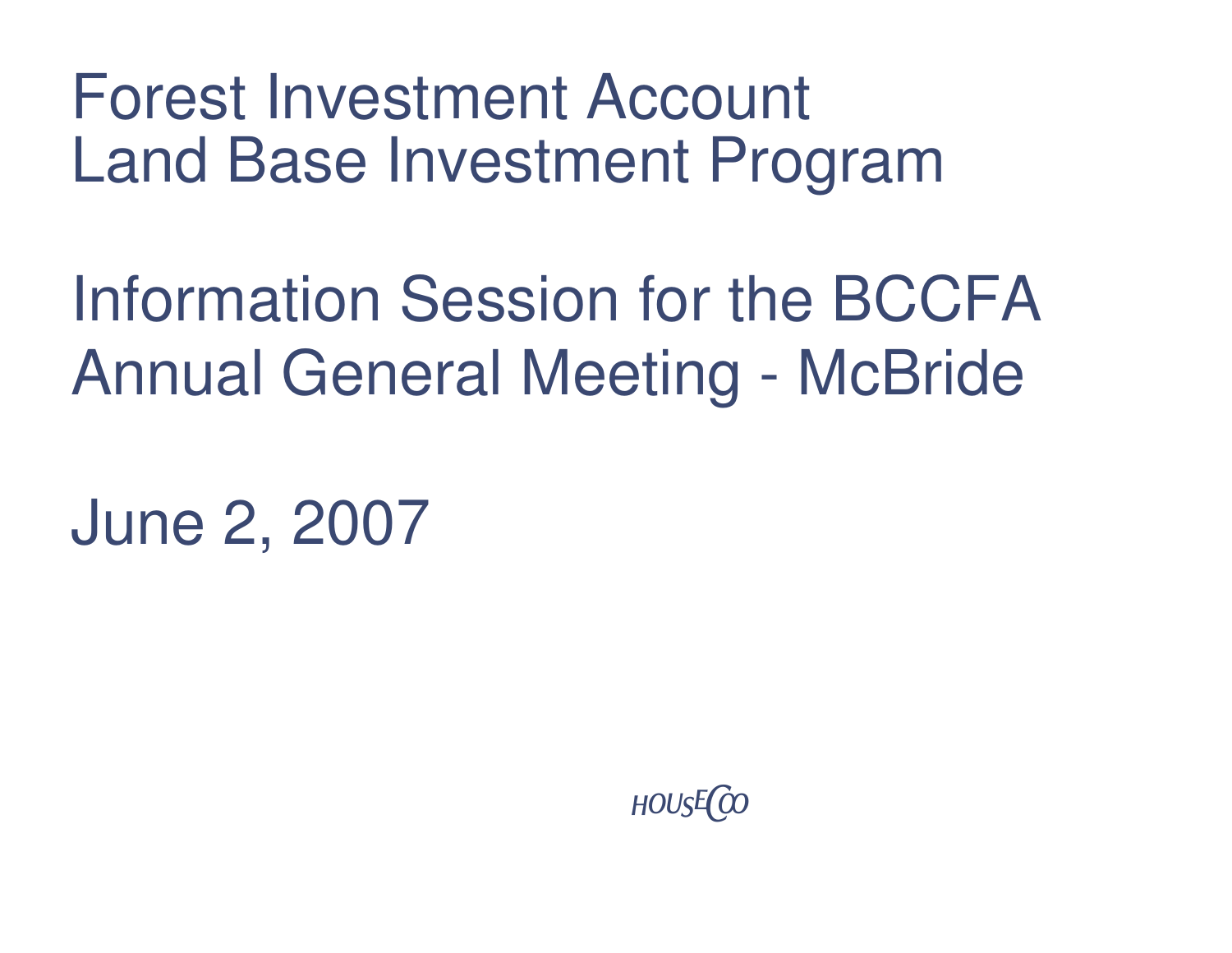# PricewaterhouseCoopers – Forest and Paper Industry **Practice**

PwC offers <sup>a</sup> broad range of services and solutions to the forest industry locally and globally, including:

- •• Performance Improvement – Solutions to enhance client's ability to build stakeholder value, manage risk and improve performance
- $\bullet$ • Sustainable Business Solutions – Assist client's define strategies and plans for environmental, social and economic sustainability
- $\bullet$ • Business Regeneration – Services in the areas of business recovery, financial restructuring, dispute analysis and forensic investigations
- $\bullet$  Program Review and Evaluation – Complete reviews/audits of client's internal programs to assist in efficient and effective delivery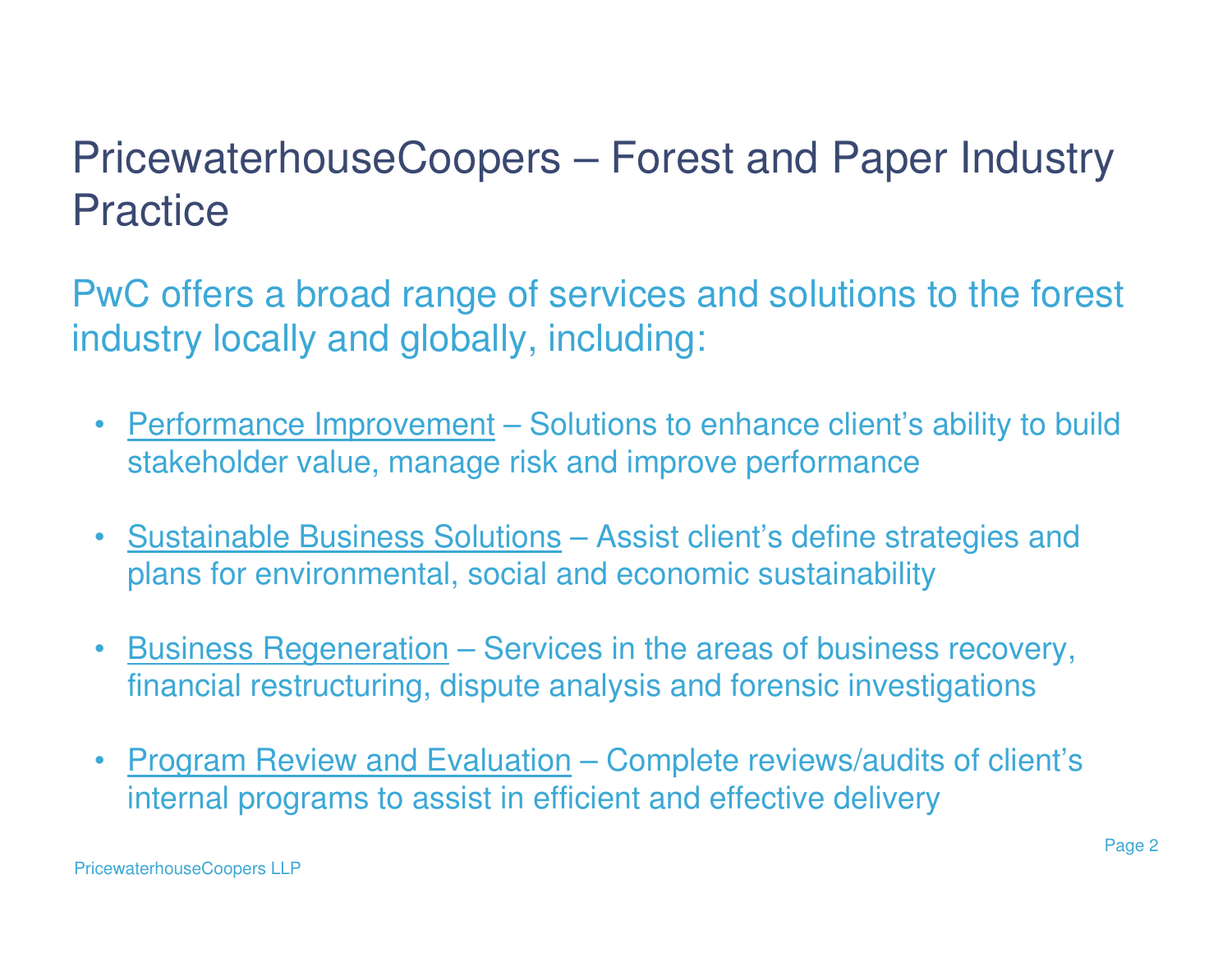#### PricewaterhouseCoopers – FIA Division

- Formed in 2002 to administer the FIA LBIP (\$80M)
- PwC originally hired six professionals with forest industry, government and consulting experience to lead the LBIP administration and delivery
- Currently have <sup>a</sup> Senior Manager and three Investment Managers (IMs) and two Associates working on the LBIP/STP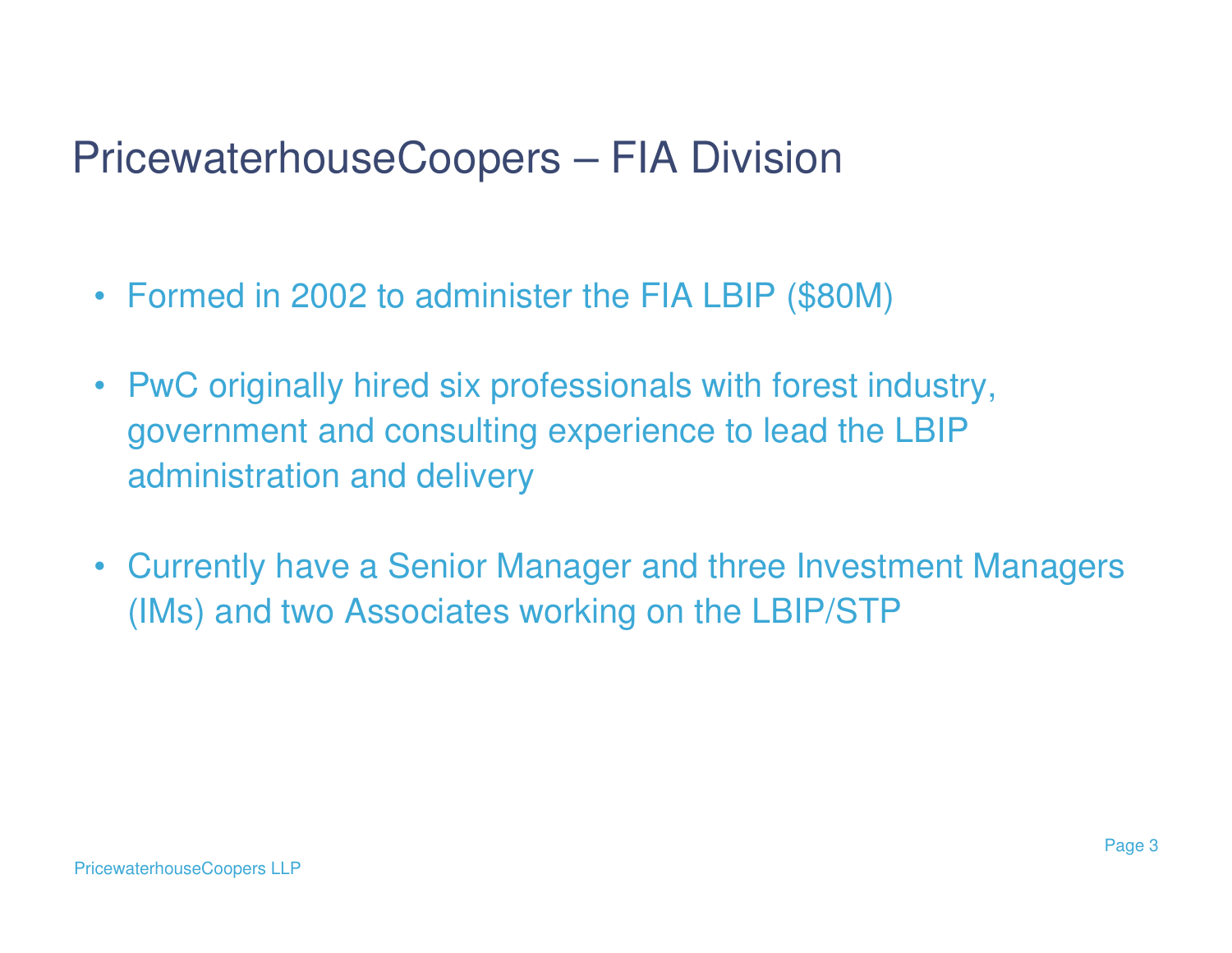#### **Summary Table of 2007/08 FIA Funding by Program**

| <b>Program</b>                        | <b>Allocation (\$)</b> |
|---------------------------------------|------------------------|
| <b>Land Base Investment Program</b>   | 30,400,000             |
| <b>Forest Health Activities (MPB)</b> | 3,394,000              |
| <b>Timber Supply Review</b>           | 400,000                |
| <b>Fertilization</b>                  | 4,700,000              |
| <b>Forest Resource Inventory</b>      | 7,745,000              |
| <b>Total</b>                          | \$46,639,000*          |

**\* 2006/07: \$49,406,000**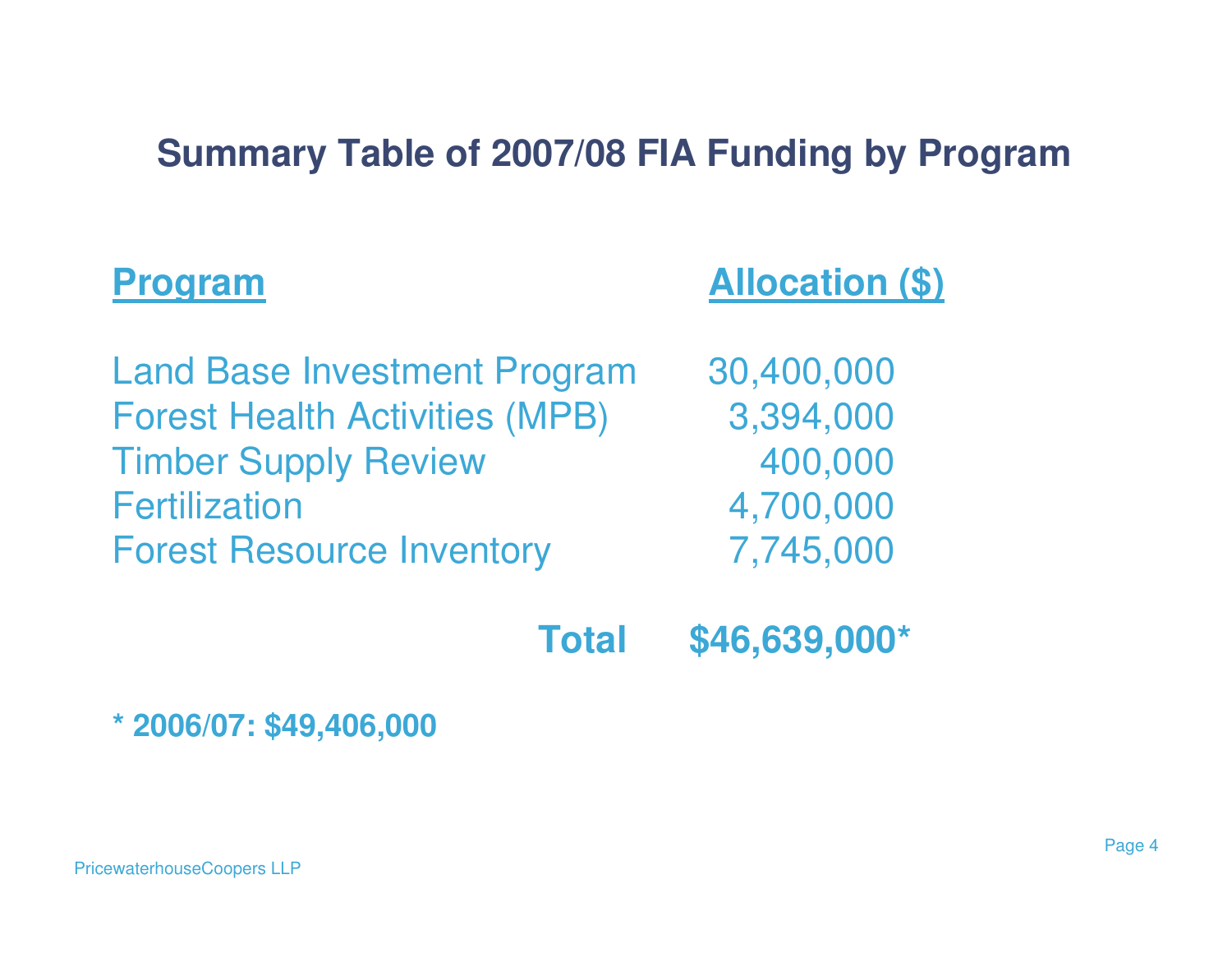#### 2007/08 Community Forest FIA Allocations

|                                                 |                         | <b>Grand Total Mgmt Unit/District</b>        |
|-------------------------------------------------|-------------------------|----------------------------------------------|
| <b>Bamfield</b>                                 |                         | Arrowsmith TSA/ South Island FD              |
| <b>Burns Lake</b>                               | 60,552<br>\$            | <b>Lakes TSA/ Nadina FD</b>                  |
| <b>Cheslatta First Nation</b>                   | 55,230                  | <b>Lakes TSA/ Nadina FD</b>                  |
| <b>Cowichan Tribes First Nation (Khowutzun)</b> |                         | <b>Arrowsmith TSA/ South Island FD</b>       |
| <b>Esketemc First Nation</b>                    | \$<br>31,844            | <b>Williams Lake TSA/Central Cariboo FD</b>  |
| <b>District of Fort St James</b>                | \$<br>26,191            | Prince George TSA/Fort St James FD           |
| <b>Harrop-Procter</b>                           | 16,800<br>\$            | Kootenay Lake TSA/Kootenay Lake FD           |
| <b>Ktunaxa Kinbasket Tribal Council</b>         | 28,560<br>S             | Cranbrook TSA/ Rocky Mountain FD             |
| <b>Likely-Xats'ull</b>                          | 19,761<br>\$            | Williams Lake TSA/ Central Cariboo FD        |
| <b>Village of McBride</b>                       | \$<br>85,902            | Robson Valley TSA/Headwaters FD              |
| <b>Nuxalk First Nation</b>                      | \$<br>16,800            | Mid-Coast TSA/ North Island-Central Coast FD |
| <b>Powell River</b>                             | 16,800<br>\$            | <b>Sunshine Coast TSA/ Sunshine Coast FD</b> |
| <b>City of Prince George</b>                    | 16,800<br>\$            | Prince George TSA/ Prince George FD          |
| <b>District of Sechelt</b>                      | 16,800<br>\$            | <b>Sunshine Coast TSA/ Sunshine Coast FD</b> |
| <b>Wells Gray</b>                               |                         | Kamloops TSA/Headwaters FD                   |
| <b>Westbank First Nation</b>                    | \$<br>64,418            | Okanagan TSA/ Okanagan Shuswap FD            |
|                                                 |                         |                                              |
| <b>TOTAL</b>                                    | 456,458<br>$\mathbf{s}$ |                                              |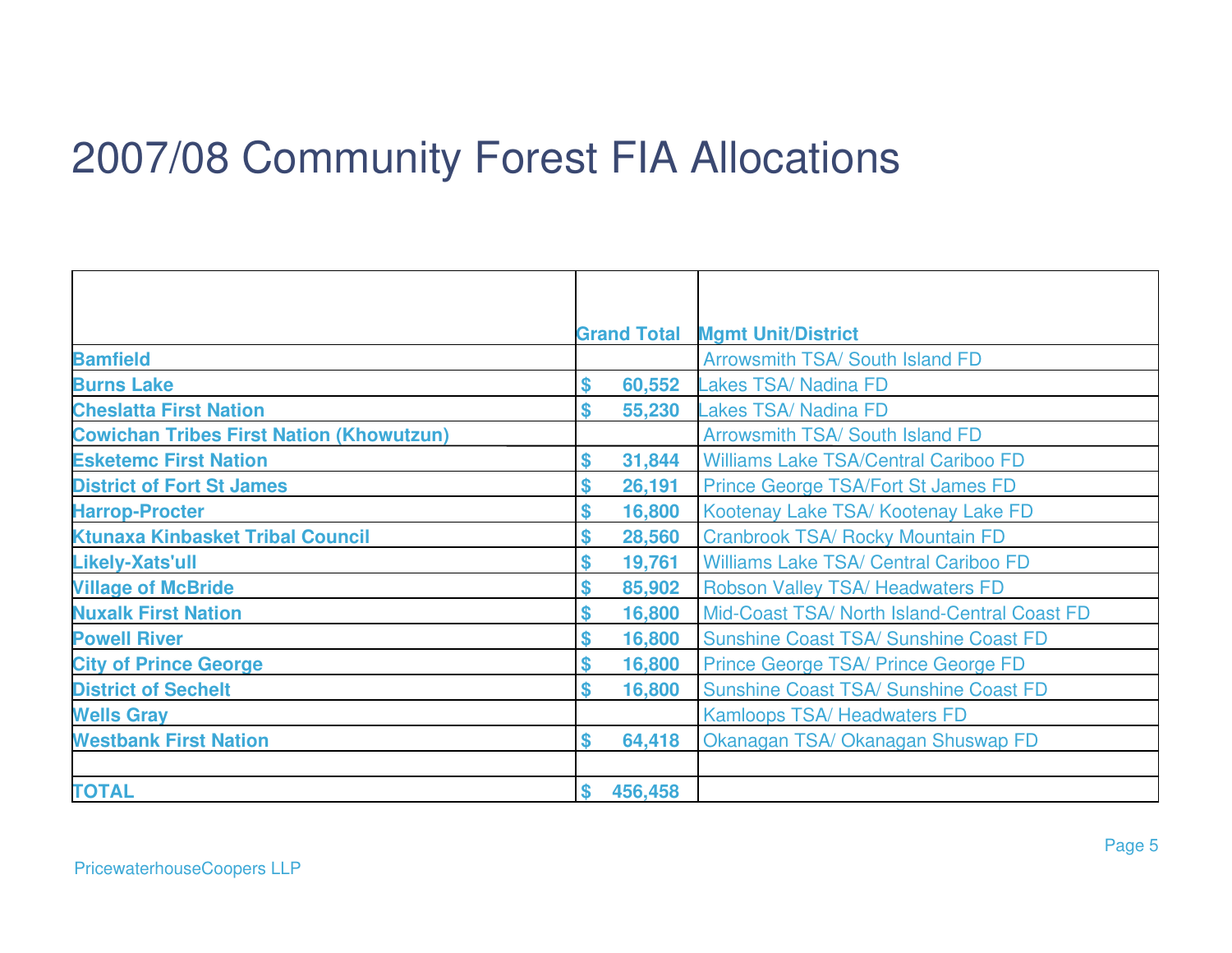#### Top 10 Activities Completed 2006/07 LBIP



- **Vegetation Resource Inventory**
- **Fertilization**
- **Airborne and Satellite Remote Sensing Data**
- **Forest Health**
- **Wildlife and Wildlife Habitat**
- **Fish Passage**
- **Predictive Ecosystem Mapping**
- Surveys
- **Development of objectives or indicators for a management unit or subset of <sup>a</sup> management unit In Stream Structures and Treatments**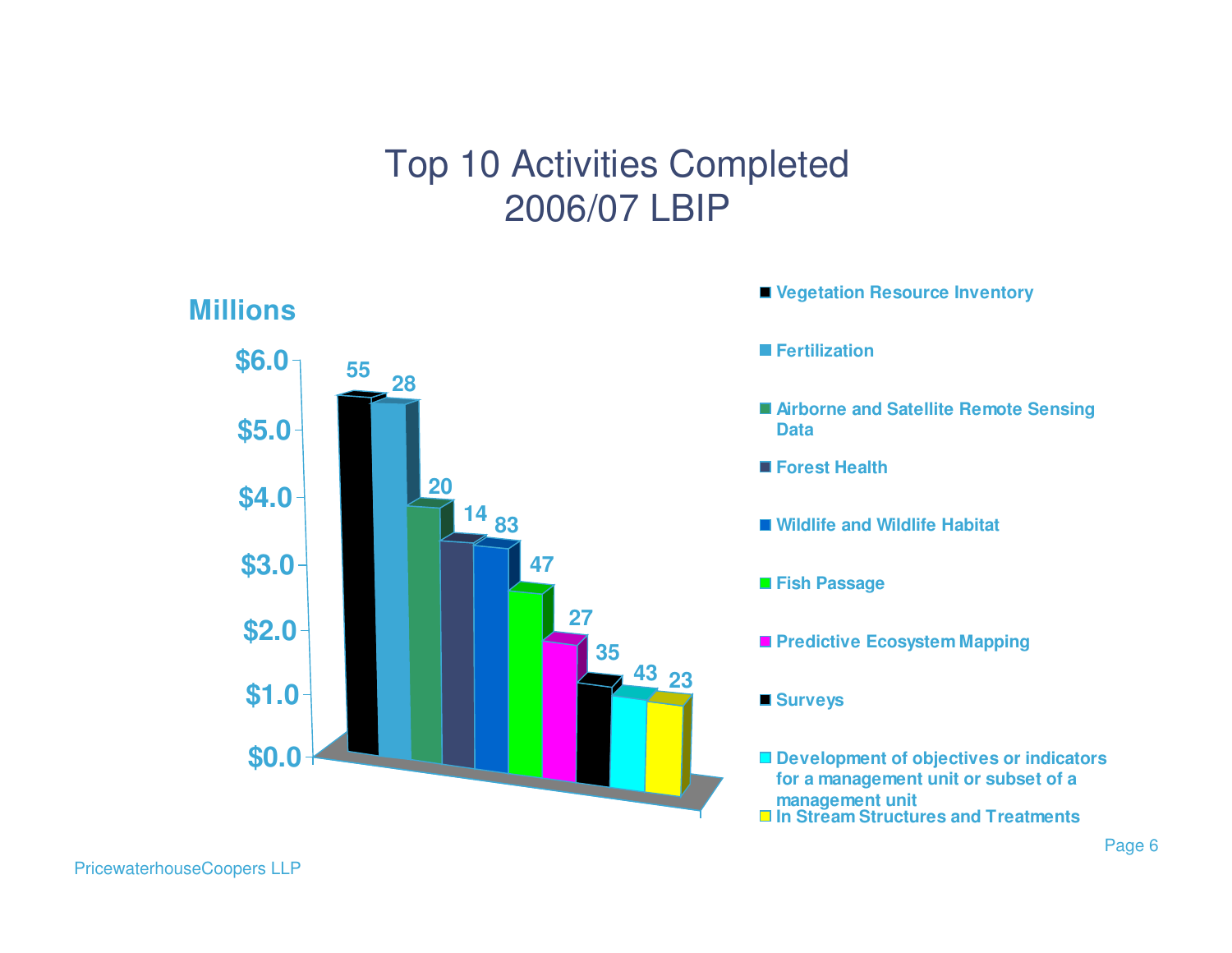#### 2007/08 Eligible Activities for Community Forests

- Stand Establishment & Treatment All Activities
- Developing Management Unit or Watershed Level Strategies (except for "Forest Health Strategy)
- Recreation Site/Trail Maintenance and Environmental Maintenance on roads
- Restoration & Rehabilitation Aquatic/Terrestrial activities such as instream work and road deactivation (non-status)
- Community Forest Inventory VRI Phase I
- **Not for** activities on Crown land which CF are legally obliged to undertake at their own cost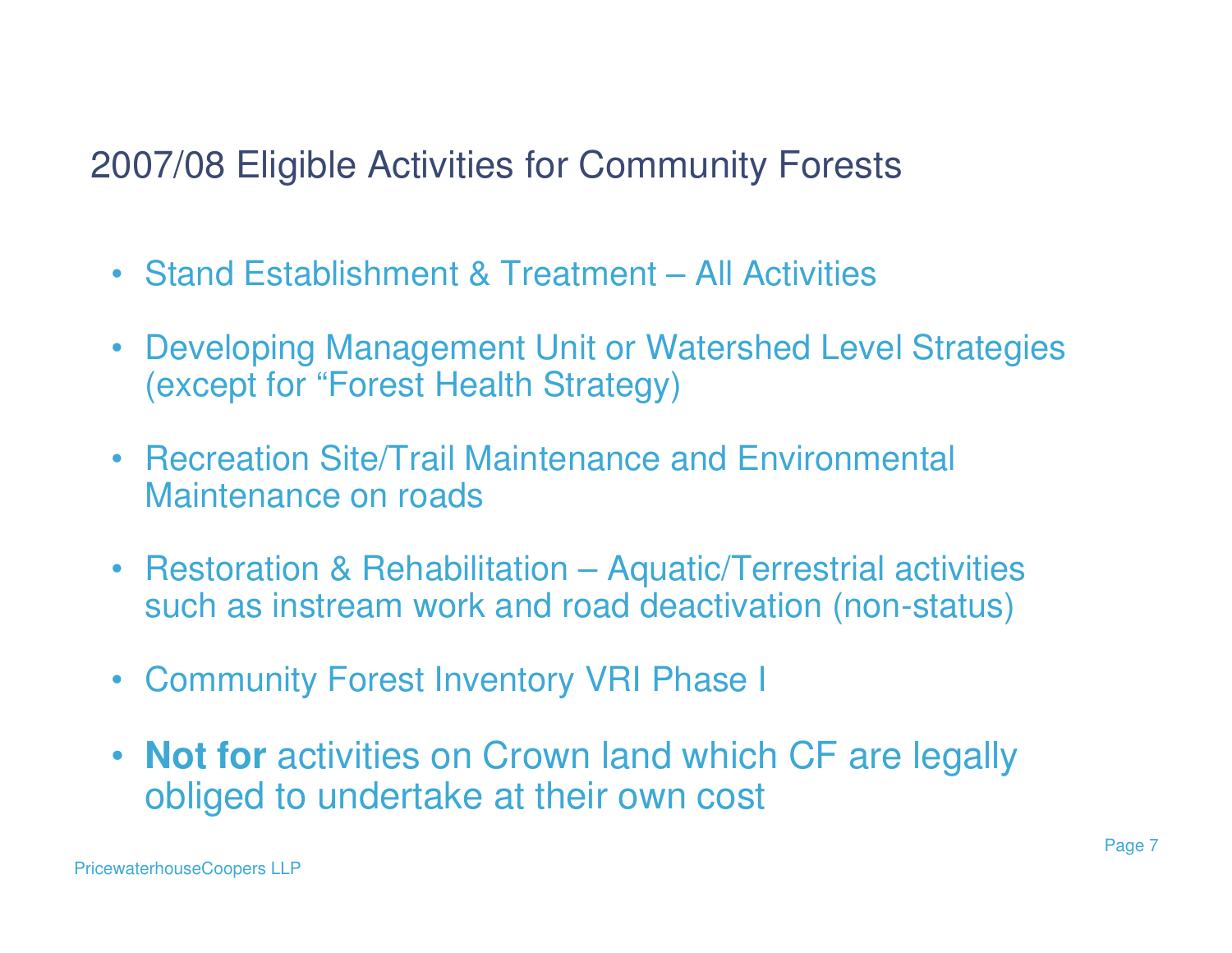#### <sup>2</sup> Forest Investment Account (FIA) - Microsoft Internet Explorer |- ||리 File Edit View Favorites Tools Help OBack • ⊙ · R 2 → O Search ☆ Favorites → B → B → B → B → B Address **&** http://www.fialicensees.com/Login/login.asp v D Go Links + **PRICEWATERHOUSE COPERS** Home Contact FIA **Forest Investment Account Land Base Investment Program** Welcome **The Forest Investment Account** Log-on to Forest Investment **Reporting System (FIRS)** (FIA) is a new provincial government mechanism for promoting sustainable forest **User Hame:** management in British Columbia. It is founded Password: upon a Vote of the Legislature, authorizing IS# the Minister of Forests and Range to provide funding for certain forest management activities. Specific amounts have been dedicated to program elements at the provincial level, other PP# amounts have been allocated for disbursement to tree farm licence holders and certain tenure Login holders in each timber supply area **More Information** The purpose of this website is to provide administration of the FIA program as it pertains to the What's New Land Base Investment Program administered by PricewaterhouseCoopers LLP. To find out **Frequently Asked Questions** more about the purpose and to see a general overview of the FIA, click on this link to go to the **SFMP Questions** Ministry of Forests and Range's Forest Investment Account website **Docs, Reports & Presentations LBIP Bid Opportunities**  $-$  New @ 2003 PricewaterhouseCoopers. PricewaterhouseCoopers refers to the Canadian firm of **Contract Tendering** PricewaterhouseCoopers LLP and the other member firms of PricewaterhouseCoopers Ministry of Forests FIA site International Limited, each of which is a separate and independent legal entity. LBIR **Forest Science Program**  $\overline{\mathbf{v}}$ **Done O** Internet **COOO ZEYDEDDAR**  $\mathbf{E}(\mathbf{C})$ Microsoft Powe... **◇显型的多多 6:46 AM H**<sub>s</sub> start Ian Brown - Inb... Forest Investm...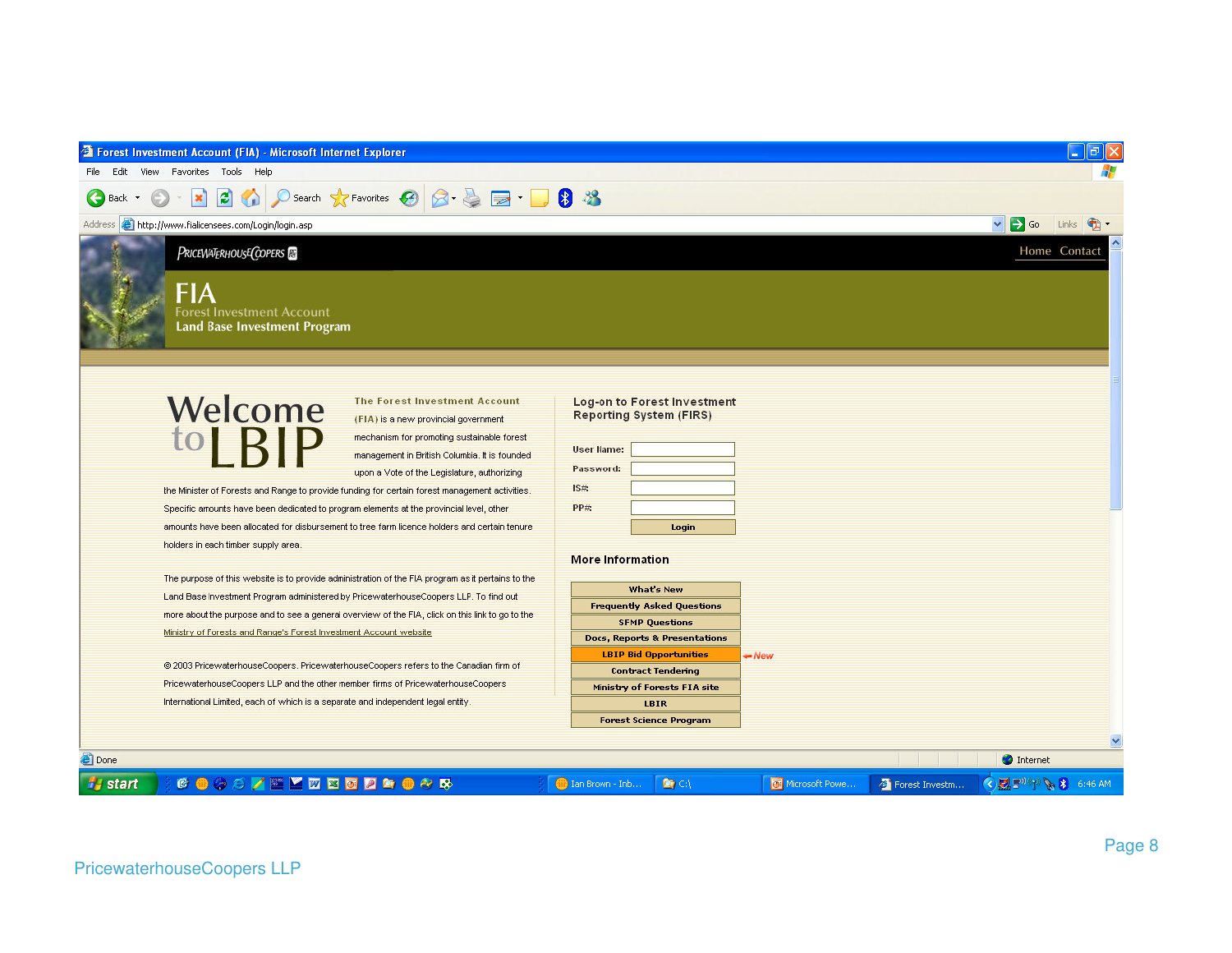## The Starting Point

- • PwC has <sup>a</sup> Recipient Agreement (RA) with the BCCFA - specifies the manner in which the parties will work together
- The agreement is "evergreen" it does not need to be re-signed in each fiscal year (unless there are program changes)
- Land Base Investment Rationale All Recipients within the management unit must participate in the development of the LBIR.
- LBIRs are submitted to PwC for acceptance before PwC will review Recipient's project plans.
- $\bullet$  Accepted LBIRs are posted on the FIRS web site (www.fialicensees.com).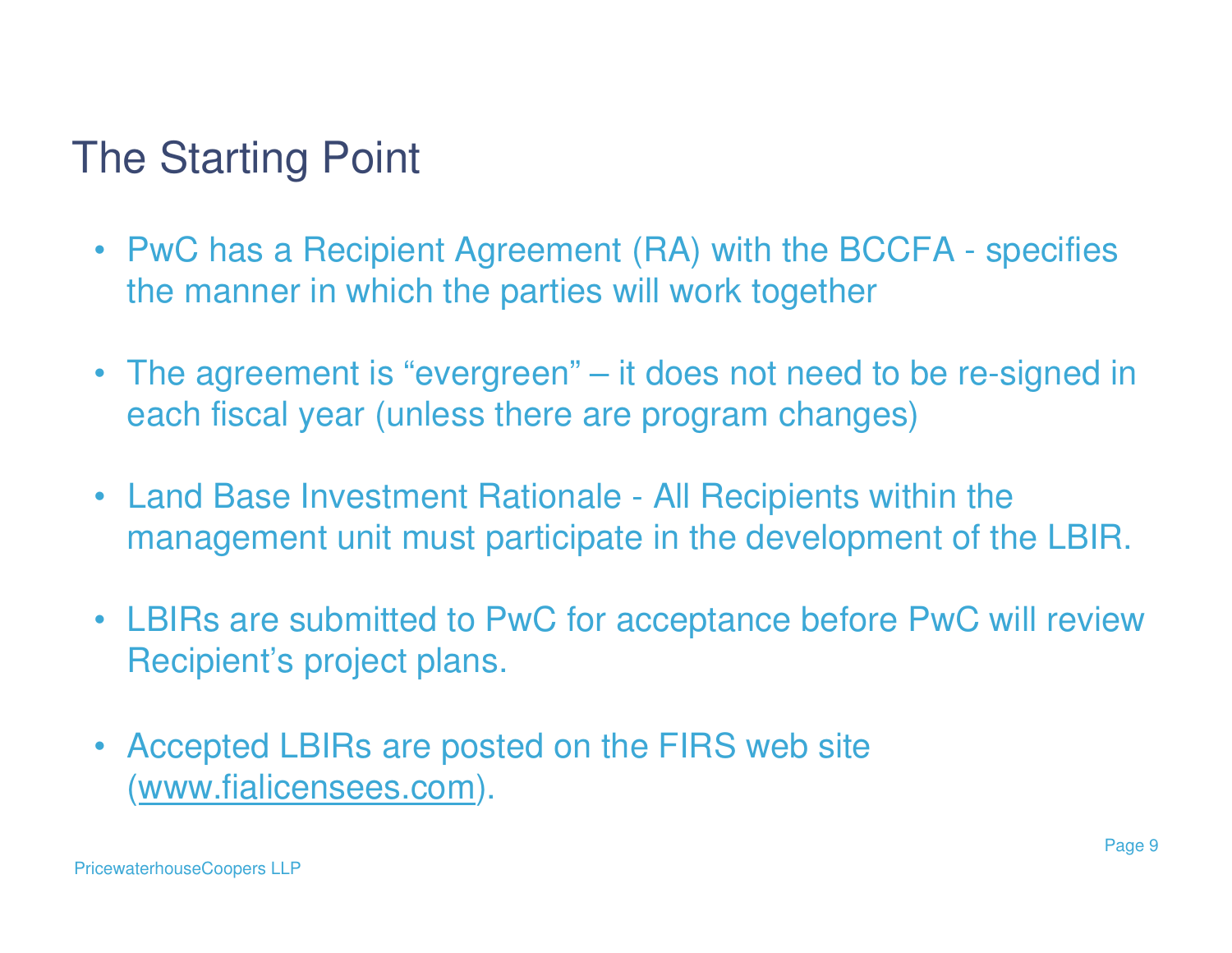# Tendering Information

- • Where any one Investment schedule has funding of more than \$50,000 for the Year:
	- (a) the Recipient will ensure that, in respect of its Projects,
		- (i) all Subcontracts greater than \$100,000 for <sup>a</sup> given Project will be tendered through open invitation;
		- $\bullet$  at least fifty percent of the value of all Subcontracts within the Management Unit for <sup>a</sup> given Year will be tendered through <sup>a</sup> competitive bidding process; and
	- $\bullet$  Where Subcontracts less than \$100,000 for <sup>a</sup> given Project must be tendered to comply with Sub-paragraph (ii) above they may be tendered through open invitation or select invitation to <sup>a</sup> minimum of three qualified potential bidders.
- $\bullet$  **Each CF is required to submit <sup>a</sup> summary of the year-to-date tendering percentage achieved by March 15, 2008**
- $\bullet$ **PwC has <sup>a</sup> "Tendering website" – CFs can post tenders**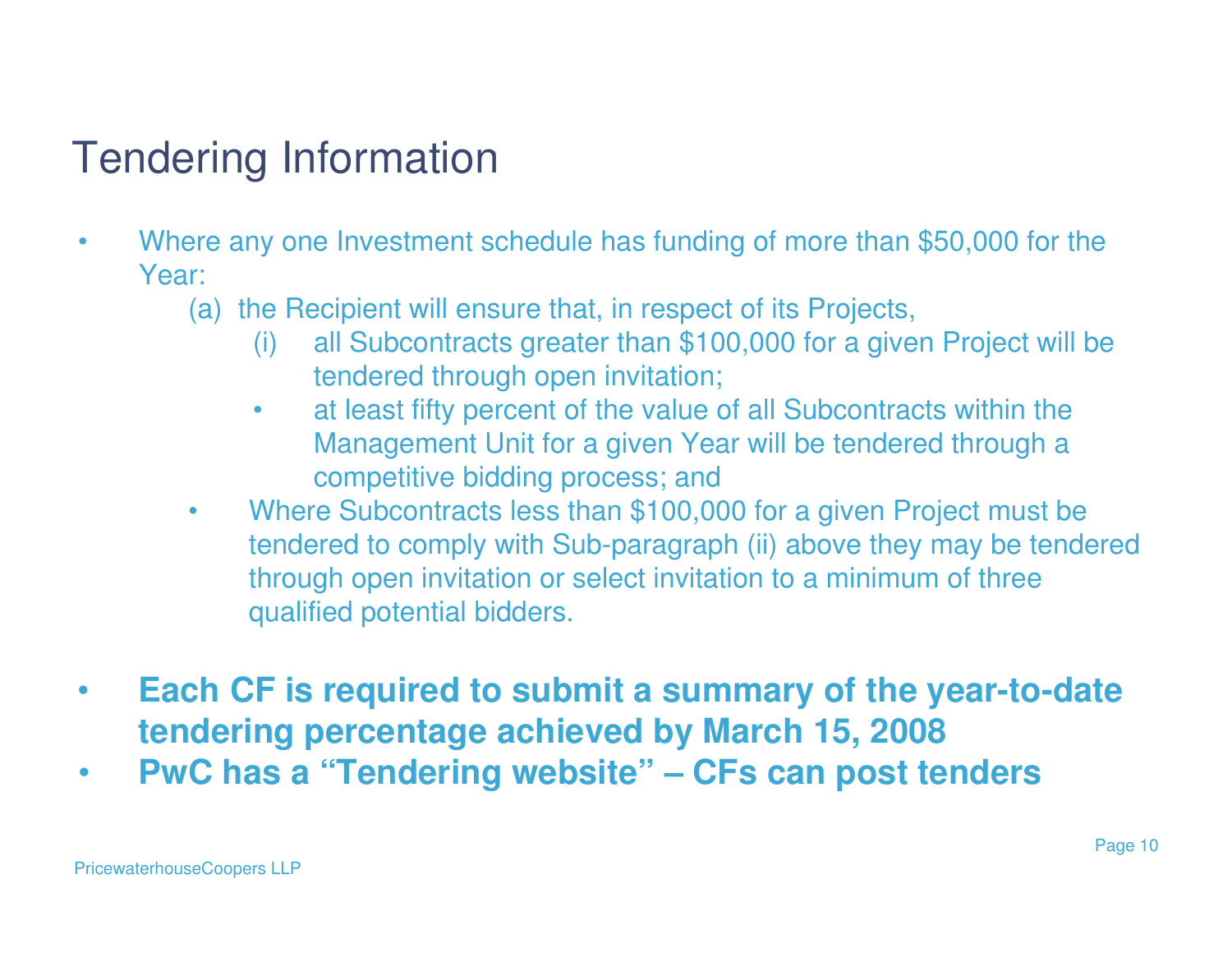# Transferring Funds

- $\bullet$  Recipients may transfer funds to eligible Recipients in the management unit, or outside of the management unit.
- For CF's, transfers amongst eligible community forests can occur as necessary; however, to transfer funds <u>in and between</u> management units to another CF, <sup>a</sup> Recipient must submit <sup>a</sup> transfer form (found on the FIRS website) – by fax is acceptable.
- The transfer forms must be signed by both parties prior to submission.
- $\bullet$  **New for this year:** Transfers from <sup>a</sup> CF to an LBIP forest licensee or from a forest licensee are allowed.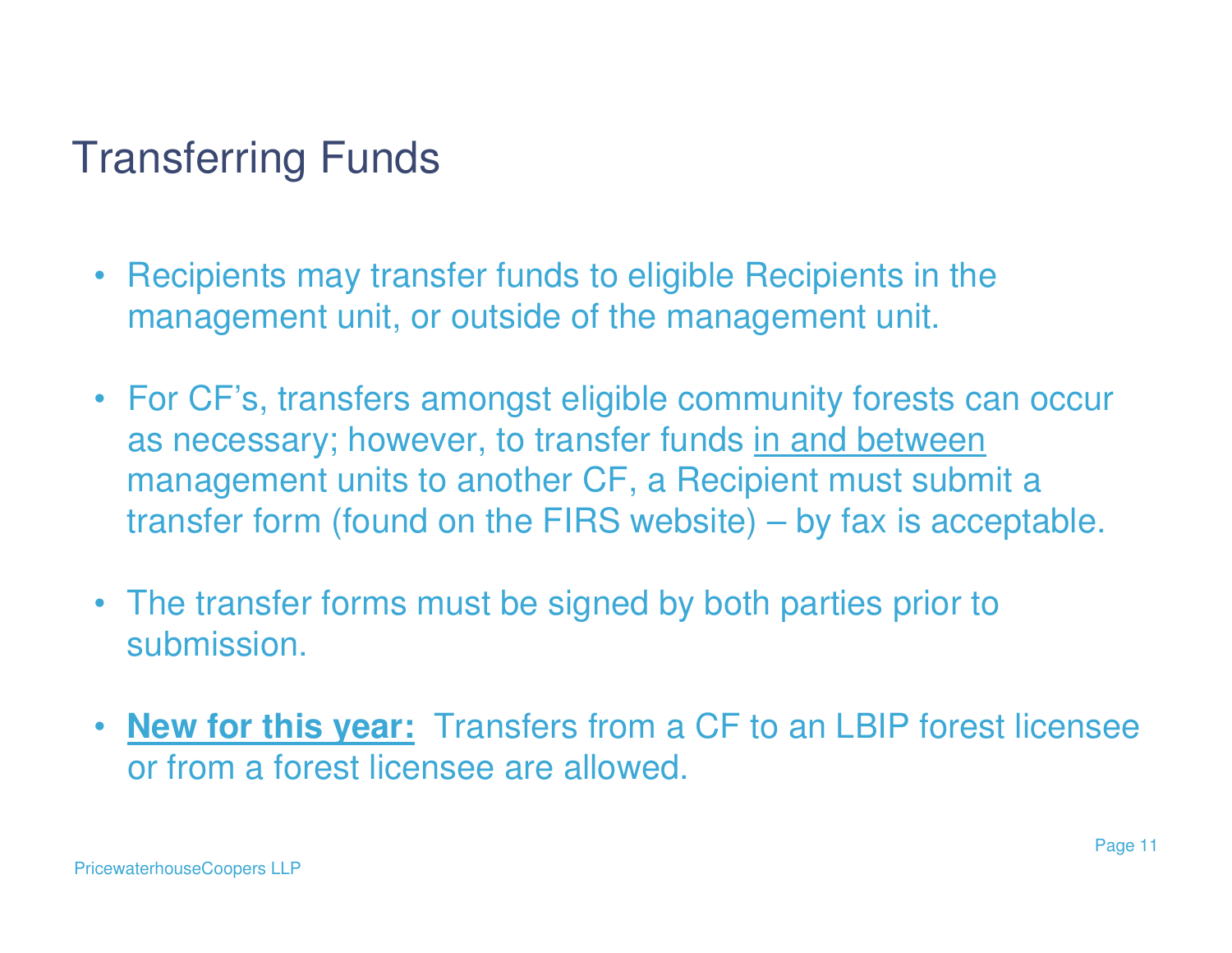## Project Approvals, Advances and Amendments

- Once submitted, PwC's IMs review, seek clarity and recommend approval of Recipient projects (the Senior Manager ultimately approves project eligibility and funding).
- $\bullet$  During the year, changes to projects do occur and it is necessary to amend the project submitted to PwC.
- When completing amendments, Recipients must revise the Outputs/Funding table to include the proposed quarterly budget and units of output.
- $\bullet$ **Deadlines:** June 30, 2007 to sign <sup>a</sup> Recipient Agreement

• Excess funds identified from June 30 available to other Recipients

August 31, 2007: Provide IM with information on 2007/08 expenditure plans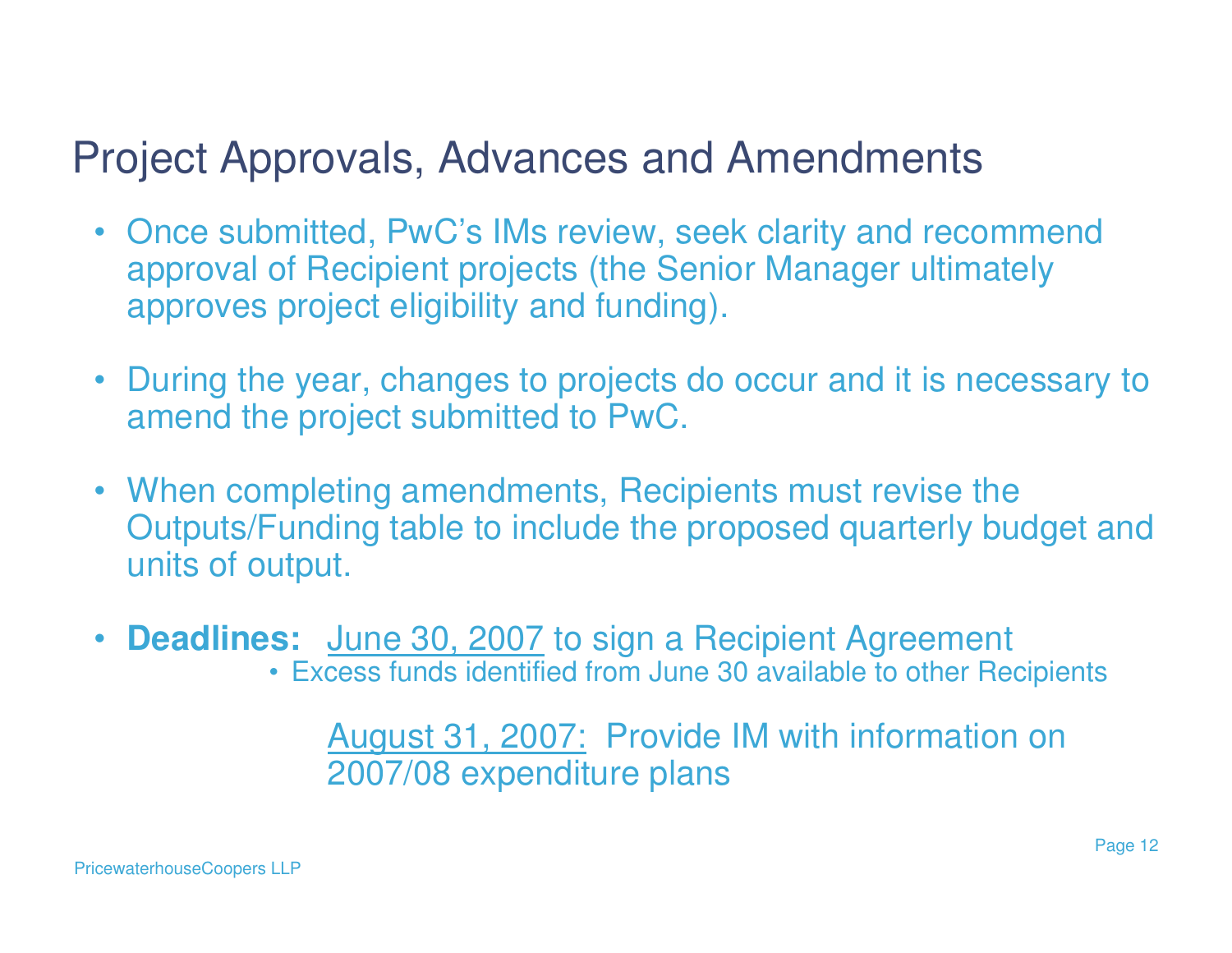#### First Nations Information Sharing

- $\bullet$  Before receiving project approvals, CFs must complete the Information Sharing process as directed by the DM (notification only; direct input; etc).
- PwC needs a statement from the CF (Box 5 in FIRS) that states the information sharing requirements of the DM have been met and that the DM is satisfied with the efforts (could paste in the email from the DM if you wish)
- $\bullet$  Most of the Information Sharing requirements should have been identified at the LBIR stage for 2007/08 projects.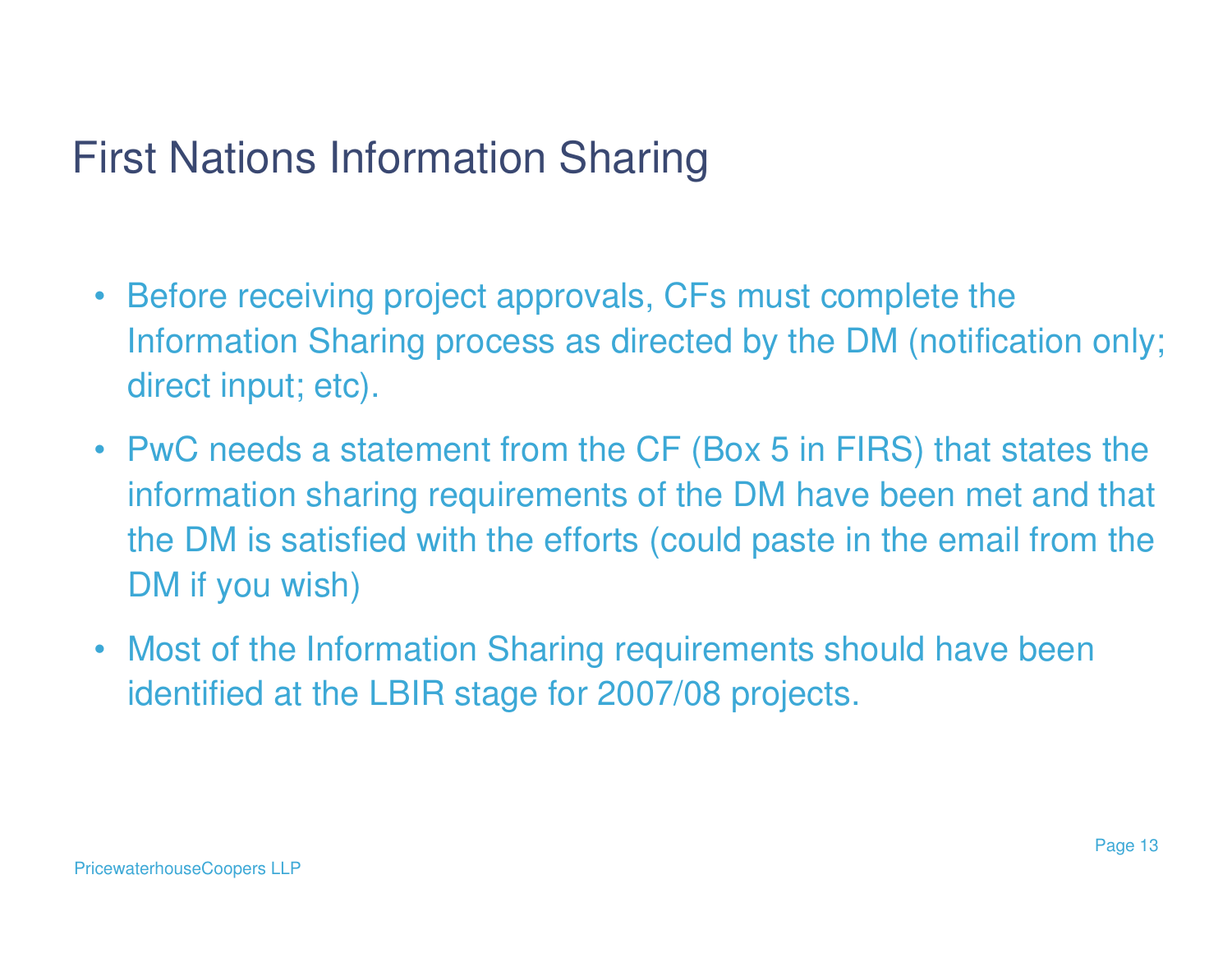#### Audits – Financial and Performance

- Yes, we have to do these!
- Selection of Recipients for audit is based on the Recipient and project risk profiles and continuous risk management, assessment and monitoring activities as well as the experience gained in carrying out the previous fiscal years' audit programs.
- For financial audits review policies, procedures and controls surrounding the program that are established at the CF level.
- The financial audit also reviews invoices (no GST can be charged) against approved projects; reviews the tendering process; ensures cost eligibility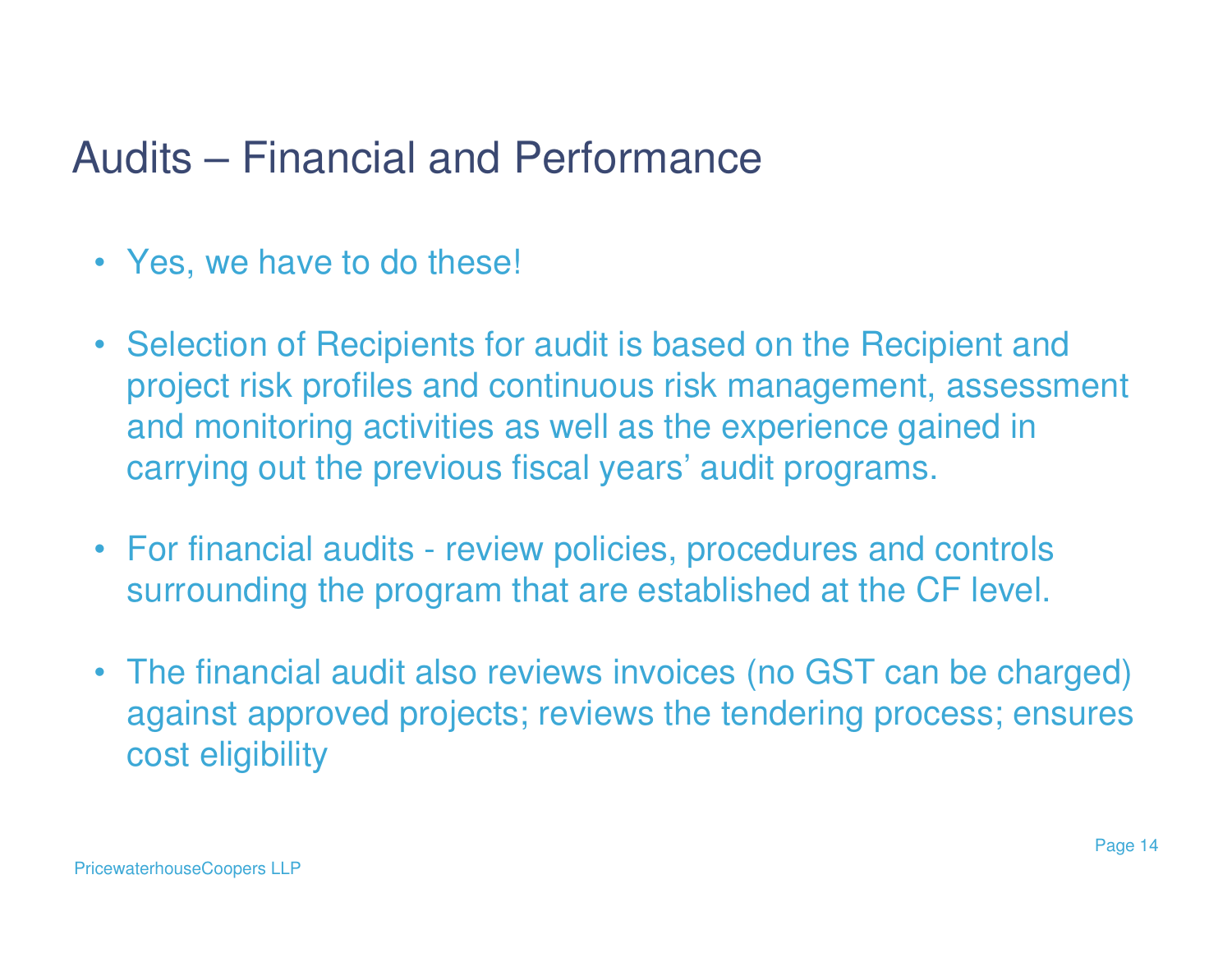# Audits – Financial and Performance (cont'd)

#### Performance Audits

• Performance audits of Recipients may consist of observations of the completed work in the field, review of licensee records and interviews of licensee staff and/or contractors.

#### $\bullet$ • PwC verifies that the project

- Achieved the agreed-upon outcomes, performance measures and milestones;
- Delivered value to the program and were performed in compliance with applicable work standards;
- Met various constraints such as provincial regulations, FIA operational / contractual standards and the Recipient Agreement;
- Complied with recommendations and corrective actions identified by the Investment Manager during the monitoring phase and/or previous audits; and,
- Been submitted in the proper format to the appropriate government repository.